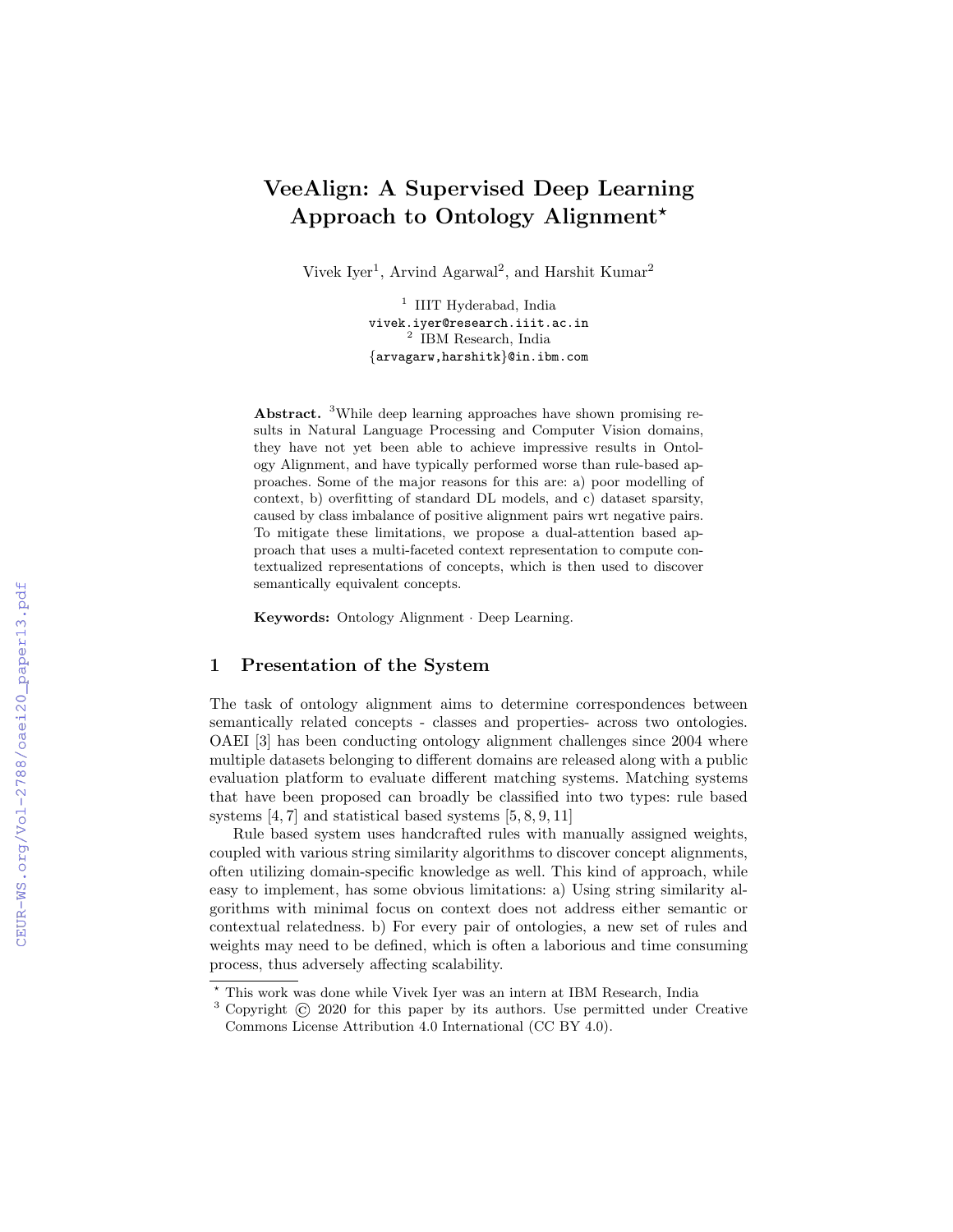#### 2 Iyer et al.

Deep Learning models proposed so far [11] have used external information to enrich entities, such as synonyms from the ontology, definitions from Wikipedia and context from background knowledge sources. Along similar lines, DeepAlign[9] uses external information, such as synonyms and antonyms extracted from WordNet and PPDB, for refining word vectors, which are then used for alignment. Despite the uniqueness of the proposed approaches, Deep Learning models have typically been unable to thrive in the task of Ontology Alignment, and have performed worse than rule-based models. Some of the major reasons for this are: a) lack of focus on ontological structure, and thus poor modelling of context, b) overfitting of standard DL models, and c) dataset sparsity, caused by class imbalance of positive alignment pairs wrt negative pairs. This occurs because the number of positive alignments is typically several orders smaller than the number of negative alignments.

### 1.1 State, Purpose and General Statement

In an effort to mitigate the above-mentioned challenges, we propose VeeAlign[6], an ontology alignment system that aligns classes and properties based on not just semantic, but also structural similarity which is driven by its context. Our method thus incorporates a novel way of modelling context, where it is split into multiple facets based on the type of neighborhood. Based on their relative importance, some of these facets include only neighbouring one-hop nodes, while others also include the paths from the root to these nodes. To address this challenge, we use a novel dual attention mechanism that comprises of path level attention followed by node level attention. The former helps find the most important path among all the available paths, while the latter finds the node with the greatest influence on the alignment of the central concept.

## 1.2 Specific Techniques Used

VeeAlign[6] is a supervised Deep Learning based ontology alignment system, that computes a contextualized representation of concepts as a function of not just its label but also its multi-faceted neighbouring concepts surrounding it. In other words, the context is divided into multiple facets based on the relationship between the concept and its neighbours, and then a contextual vector is computed using a dual attention mechanism. This contextual vector is later concatenated with semantic distribution of the concept label, thus computing a contextualised concept representation which is later used to discover alignments. Figure 1 shows the architecture diagram of the proposed system. Thus, the key significance of the proposed approach is that VeeAlign exploits not just the semantic aspect, like previous approaches, but also the syntactical structure of ontologies and uses that alone to achieve state-of-the-art results, without any requirement for background knowledge.

Context Representation In VeeAlign, in the case of concepts, its neighboring concepts form its context. Each neighboring concept has a role and exerts a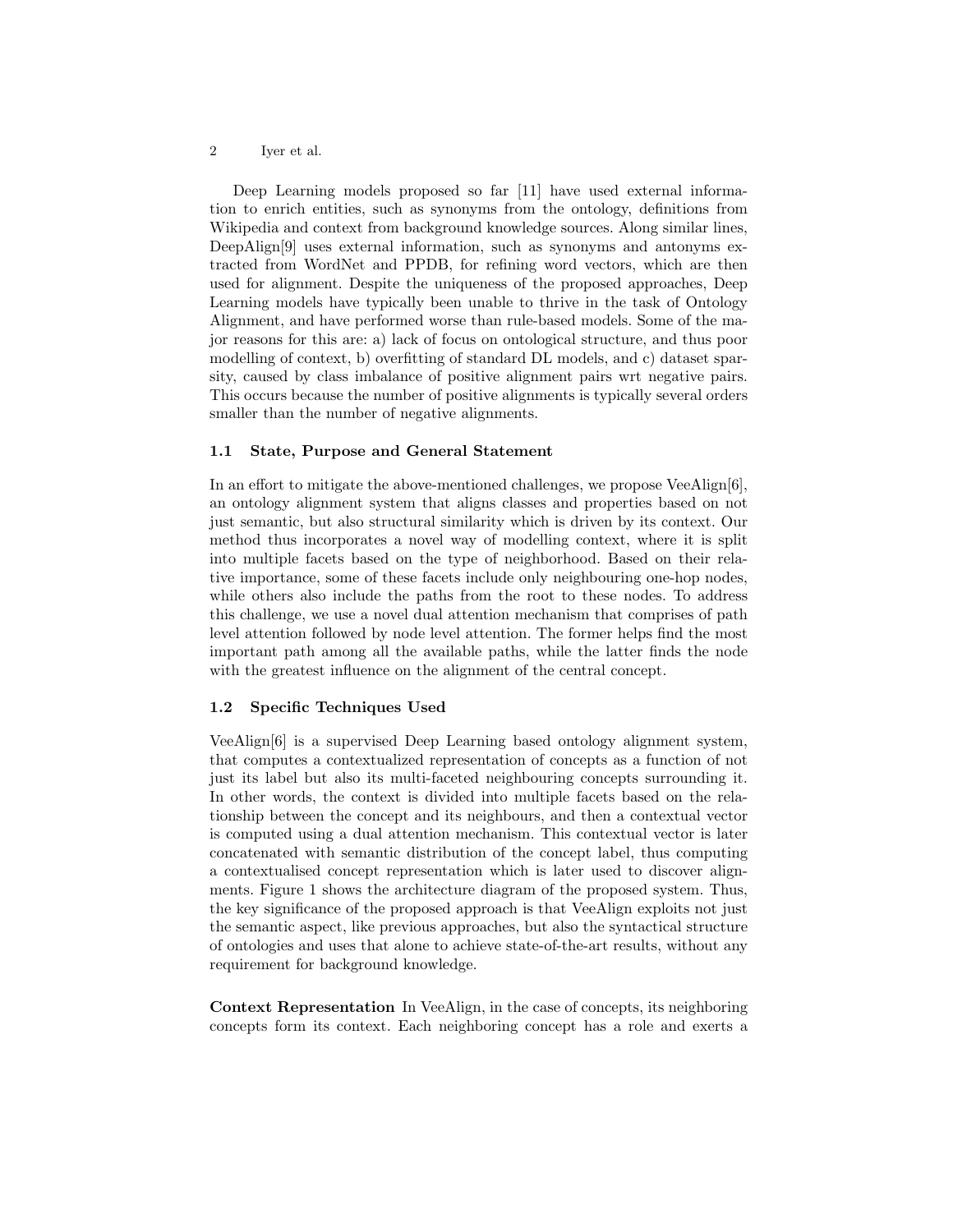

Fig. 1: VeeAlign Architecture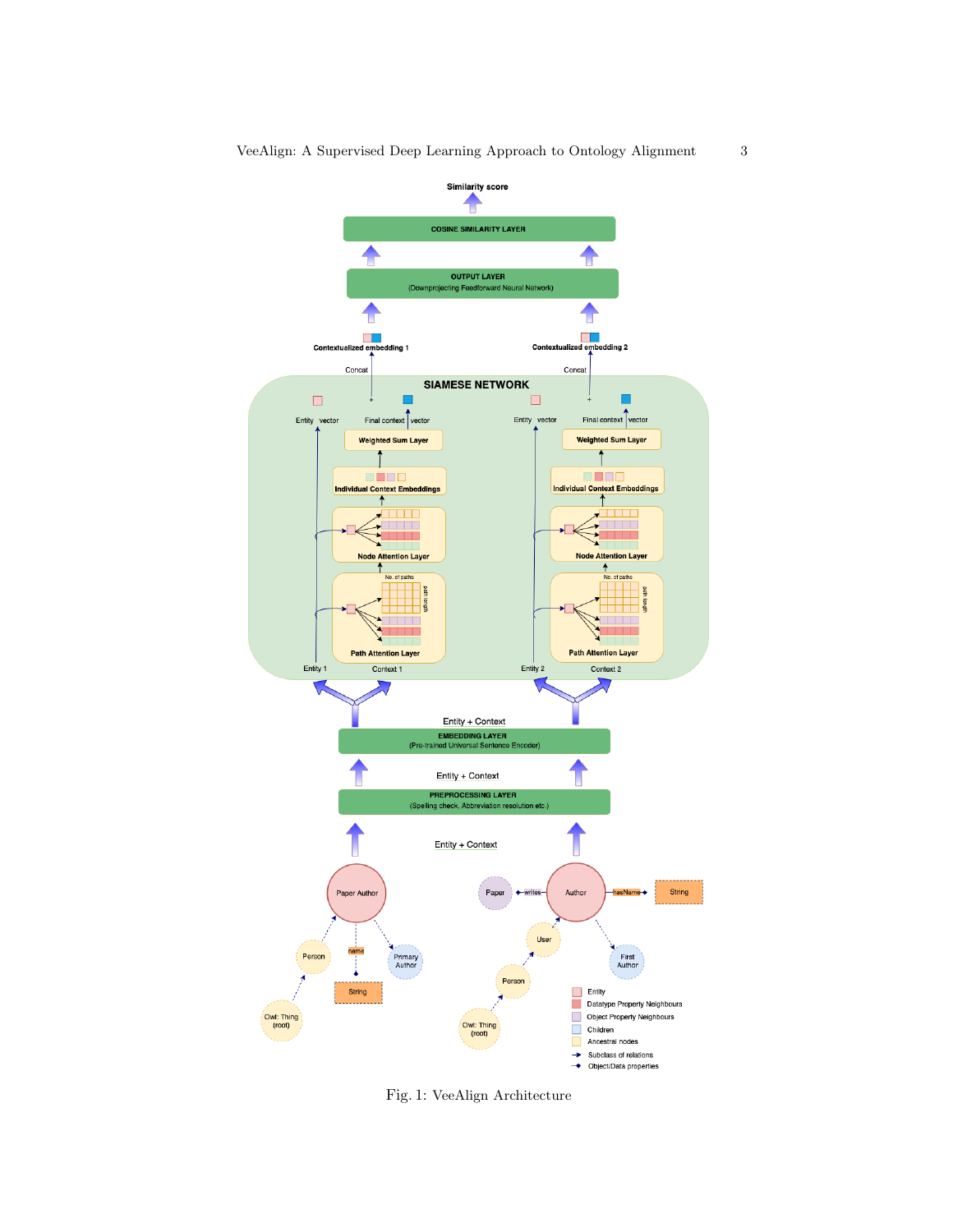#### 4 Iyer et al.

separate influence on the concept alignment, therefore we categorize neighboring concepts into four facets: ancestor nodes, child nodes, nodes connected through a datatype property and nodes connected through an object property. Here, we define parent and child nodes as those connected to the central node through Subclass-of relations. Sifting through several ontologies and their reference alignments, we observed that two concepts align not just based on their one-hop neighbours, but also on the basis of similarity of "ancestral nodes". Ancestral nodes of a concept are defined as the nodes that lie on the path all the way from the root to the parent node of the concept, and this path is referred to as a "lineage path". Thus, given a concept, apart from its one-hop neighbours we also enumerate all its lineage paths, consider them as part of context and use them while computing alignments. Since only ancestors will have such "lineage paths" and not one-hop neighbours (children, datatype property neighbours and object property neighbours), we consider these one-hop neighbours as paths of length 1 in order to maintain consistent terminology. The context of properties is modelled separately, by considering their domain and range as context.

Dual Attention Attention [1, 10] in deep learning can be broadly interpreted as a vector of weights denoting relative importance. For the task at hand, attention weighs neighboring concepts in proportion with their influence on the central concept's alignment. The attention process used to compute weights consists of a dual attention mechanism: first at the path level, referred to as Path-level attention, and the next at the node level, referred to as Node-level attention. The goal is to assign higher weights to the more influential paths using Path-level attention. And, within the most influential path, higher weights are assigned to nodes that are the most influential.

Thus, path level attention aims to find the most important paths for each contextual facet. This involves computing the attention weight of each node in each path with respect to the main concept, and then adding and normalizing these weights. When done for each lineage path, it yields the relative importance of that path. Given the relative importance of each path, a max-pool layer is then applied over each of these path weights to yield the most important path. After path-level attention, the next step is node-level attention. This is achieved by computing the attention weights of each node in the most important path. These weights are then used to take a weighted linear combination of the node embeddings available in the path embedding.

Model Training As shown in Figure 1, the training process involves computing the representations of all four types of context i.e., ancestral context, child context, data property neighbour context and object property neighbour context. The context representation computation involves applying the path-level attention followed by the node-level attention. The child, data properties and object properties context have paths of only length one, therefore there is only path level attention, not the node level attention. These four context representations are combined through a weighted linear combinations to get the final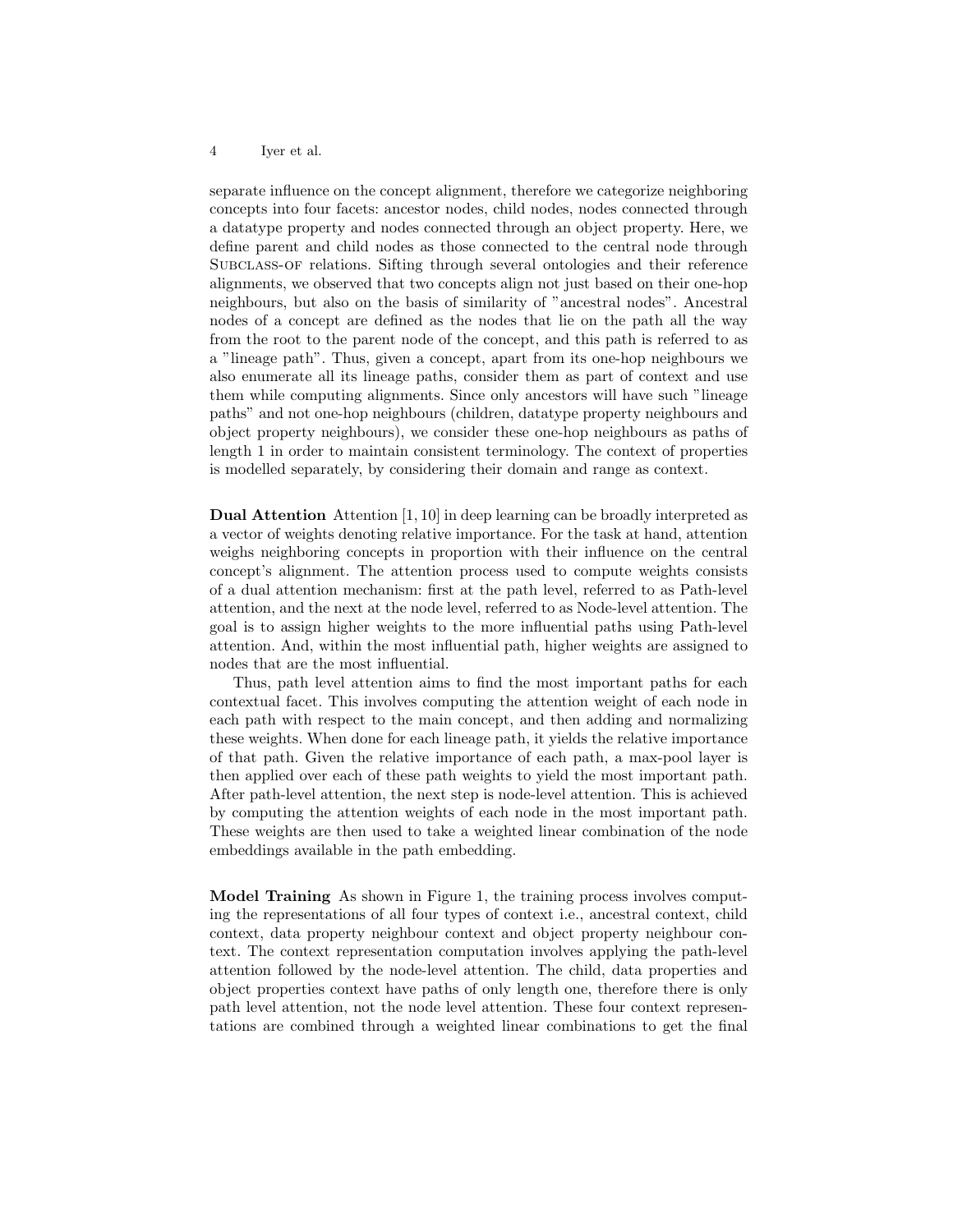context representation. This context vector is then concatenated with the semantic representation of the central concept, and the combined representation is input to a linear layer for dimensionality reduction in a lower dimension space. Since a candidate alignment pair consists of elements (concepts or properties) from both source and target ontologies, we perform the above computations for both source and target elements to get the contextualized representations by passing both through a Siamese Network [2], and then compute the confidence score of the alignment by taking a cosine similarity between the two contextualized representations. For the alignment of properties, we consider its context as its domain and range, and obtain the confidence score as a weighted sum of the similarities between the respective distributional embeddings of domains, ranges and property labels respectively. Finally, an element pair is considered as a positive alignment when the similarity score is more than an experimentally determined threshold, and discarded otherwise. We use mean squared loss computed between the predicted and ground truth labels for training our model.

## 1.3 Datasets and Experimental Setting

Our system requires training data in the form of positive and negative alignment pairs. Although many tracks in OAEI have reference alignments that contain positive example pairs, as per the rules, one could not use them for training. So, we resorted to using pseudo-training data, i.e the output of the highest-performing system, AML, as an approximation of the reference alignments. However, we found that AML was only able to identify concepts whose names had some sort of string similarity, but not concepts that had different names but similar contexts. Our approach of modelling structural context and then attending on it thrives on identifying not just the former using semantic similarity, but also the latter using structural similarity. Since this was missing in AML's output, there were a large number of False Negatives (FNs). In addition, there were a few False Positives (FPs) with similar names but different contexts. Thus instead of using AML's output directly, we decided to manually correct AML's output as a preliminary stage. In order to discover FPs, we simply validated AML's output and discovered 12 FPs. To discover FNs, we took a cartesian product of all concept pairs, sorted them based on context similarity and annotated the top 1000 pairs, discovering a total of 35 FNs. Our annotations process included three annotators where the final decision was taken using majority voting algorithm.

As part of our submission, we targeted two tracks i.e. Conference and Multifarm. We performed the above exercise for all ontology pairs in the Conference track. For Multifarm, due to lack of time, we could not train a separate model or integrate a translator, but instead used the pre-trained Conference model, since both tracks share similar ontological structure and are comprised of the same ontologies, albeit in different languages. In place of a translator, we merely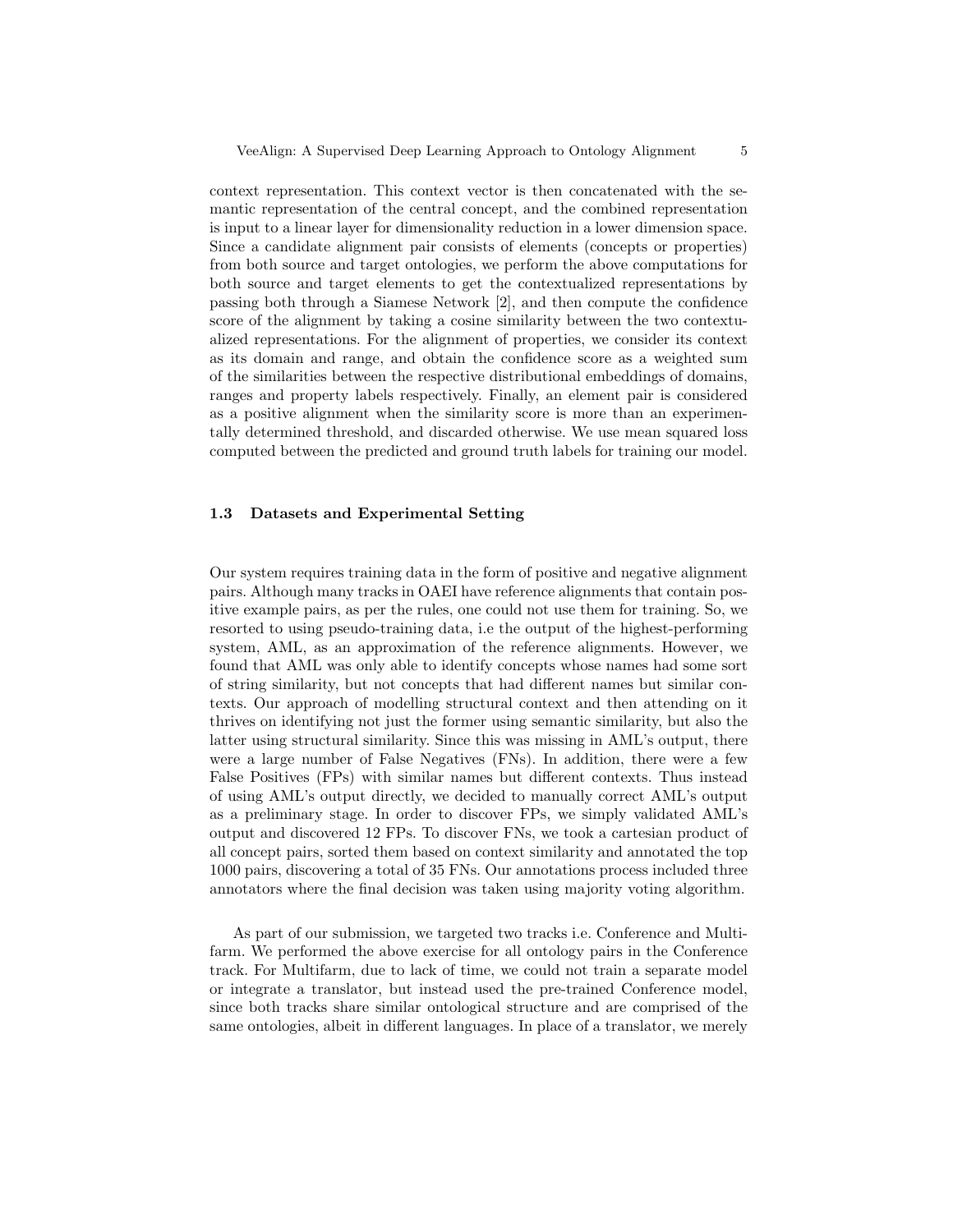|                       |      |      |      |      |      |      |      | $\lceil \frac{1}{1} \rceil$ ra1-M2 $\lceil \frac{1}{1} \rceil$ ra2-M1 $\lceil \frac{1}{1} \rceil$ ra2-M3 $\lceil \frac{1}{1} \rceil$ ran2-M1 $\lceil \frac{1}{1} \rceil$ ran2-M2 $\lceil \frac{1}{1} \rceil$ |      |
|-----------------------|------|------|------|------|------|------|------|--------------------------------------------------------------------------------------------------------------------------------------------------------------------------------------------------------------|------|
| VeeAlign              | 0.78 | 0.34 | 0.73 | 0.74 | 0.34 | 0.69 | 0.74 | 0.34                                                                                                                                                                                                         | 0.7  |
| AML                   | 0.76 | 0.58 | 0.74 | 0.71 | 0.58 | 0.7  | 0.71 | 0.56                                                                                                                                                                                                         | 0.69 |
| LogMap                | 0.73 | 0.39 | 0.69 | 0.67 | 0.39 | 0.63 | 0.69 | 0.4                                                                                                                                                                                                          | 0.66 |
| Wiktionary            | 0.69 | 0.26 | 0.61 | 0.64 | 0.26 | 0.57 | 0.65 | 0.27                                                                                                                                                                                                         | 0.58 |
| <b>ATBox</b>          | 0.69 | 0.23 | 0.6  | 0.64 | 0.26 | 0.56 | 0.65 | 0.26                                                                                                                                                                                                         | 0.57 |
| ALOD <sub>2</sub> Vec | 0.68 | 0.25 | 0.59 | 0.62 | 0.25 | 0.55 | 0.64 | 0.26                                                                                                                                                                                                         | 0.56 |
| LogMapLt              | 0.66 | 0.23 | 0.59 | 0.6  | 0.23 | 0.54 | 0.62 | 0.23                                                                                                                                                                                                         | 0.56 |
| <b>ALIN</b>           | 0.67 |      | 0.6  | 0.61 | -    | 0.55 | 0.63 | -                                                                                                                                                                                                            | 0.56 |
| edna                  | 0.67 | 0.14 | 0.59 | 0.61 | 0.14 | 0.54 | 0.63 | 0.14                                                                                                                                                                                                         | 0.56 |
| StringEquiv           | 0.64 | 0.03 | 0.56 | 0.58 | 0.03 | 0.52 | 0.61 | 0.03                                                                                                                                                                                                         | 0.53 |
| Lily                  | 0.62 |      | 0.55 | 0.57 | ۰    | 0.5  | 0.57 | -                                                                                                                                                                                                            | 0.51 |
| <b>DESKMatcher</b>    | 0.25 | 0.02 | 0.18 | 0.23 | 0.02 | 0.16 | 0.23 | 0.02                                                                                                                                                                                                         | 0.16 |

Table 1: Conference track results of OAEI 2020

substituted the initial Universal Sentence  $\text{Encoder}^4$  model with its multilingual  $variant<sup>5</sup>$ .

Our Deep Learning model requires several parameters and hyperparameters, which we optimized through a grid-search algorithm. The model was converged using MSE loss and Adam optimizer with a learning rate of 0.001, after training for 50 epochs with a batch size of 32. The maximum number of paths considered for each node is set to 21, and the maximum length of the path is taken as 8. All randomizations including the ones in PyTorch and Numpy are done by setting 0 as the manual seed.

## 1.4 Link to the System and Parameters File

The entire codebase of our system is available on  $\text{GitHub}^6$  and so is the configuration parameters file<sup>7</sup> .

# 2 Results and Discussions

### 2.1 Conference

Table 1 shows the results of the conference track of OAEI 2020. There are in total 9 matching tasks. There are three different reference alignments: ra1 (original), ra2 (consistency violation-free) and rar2 (consistency & conservativity violationfree), each of which contain class matching, property matching and hybrid (both class and property) matching tasks respectively. VeeAlign achieves state-of-theart results in all the entity matching tasks, 3rd position in all the property matching tasks and top 2 positions in all the hybrid matching tasks, sometimes losing out to AML by a narrow margin of 0.01 points in F1-score. In rar2, which

 $^4$ https://tfhub.dev/google/universal-sentence-encoder-large/5

 $5 \text{ https://tfhub.dev/google/universal-sentence-encoder-multipual}/3$ 

 $6$  https://github.com/Remorax/VeeAlign

<sup>7</sup> https://github.com/Remorax/VeeAlign/blob/master/src/config.ini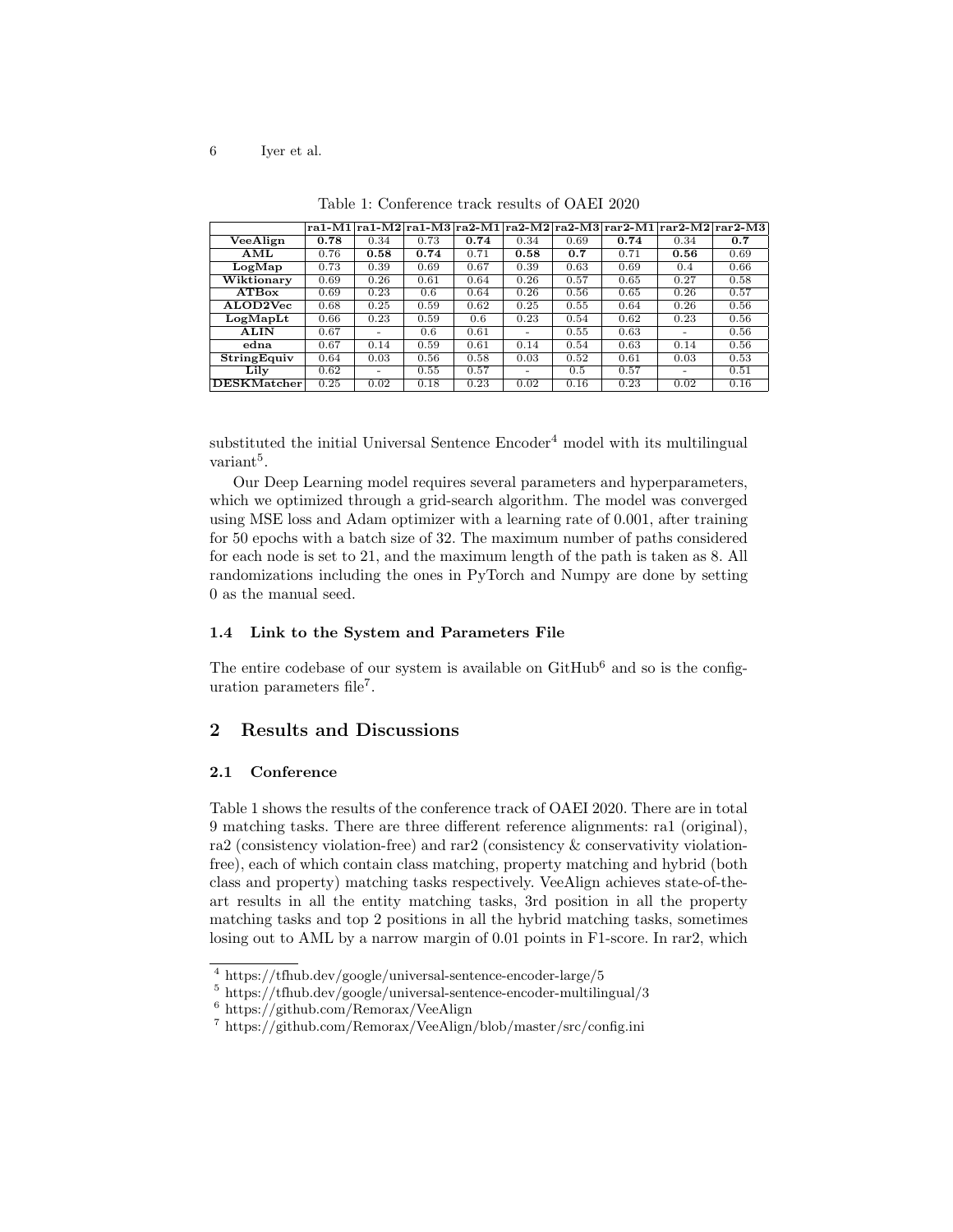| <b>System</b>                           | Different ontologies Same ontologies |      |
|-----------------------------------------|--------------------------------------|------|
| AML                                     | 0.47                                 | 0.28 |
| LogMap                                  | 0.37                                 | 0.41 |
| VeeAlign                                | 0.15                                 | 0.14 |
| $ \overline{\text{W}}\text{iktionary} $ | 0.32                                 | 0.12 |
| LogMapLt                                | 0.04                                 | 0.01 |

Table 2: Multifarm track results of OAEI 2020

has been considered to be the main set of reference alignments this year (since it is both consistency and conservativity violation-free), VeeAlign tops the table.

#### 2.2 Multifarm

Table 2 shows the multifarm track results. As expected, VeeAlign is unable to compete with state-of-the-art systems in this track, but still manages to produce decent results when one factors in the lack of a separately trained model and more importantly, a translator.

# 3 General comments

#### 3.1 Comments on results

VeeAlign has certainly produced some very encouraging results. In the conference track, it achieves state-of-the-art results in entity matching, which indicates that our two-step attention model that adopts a multifaceted approach to context representation, is able to outperform systems that use handcrafted rules and manually assigned parameter values. VeeAlign's performance dips when it comes to property matching, indicating that our approach of modelling property similarity as a weighted sum of property, domain and range similarity is not good enough and needs more work. Nevertheless, our current approach ensured we achieve state-of-the-art results in hybrid-matching tasks, a sizeable feat in just the debut run.

In the multifarm track, unsurprisingly VeeAlign found itself being unable to compete with other SOTA systems, that, unlike VeeAlign, used an integrated translator. However despite this and the lack of a separately trained model, it was still able to use ontological structure to produce moderately decent results with low recall but high precision.

## 3.2 Comments on OAEI measures

While current OAEI evaluation measures are definitely thorough and multifaceted, a possible improvement would be to incorporate K-fold sliding window evaluation. Here, (K-1) folds of the reference alignments are provided as input (if the system needs it for training) and the last fold is used for testing. This is done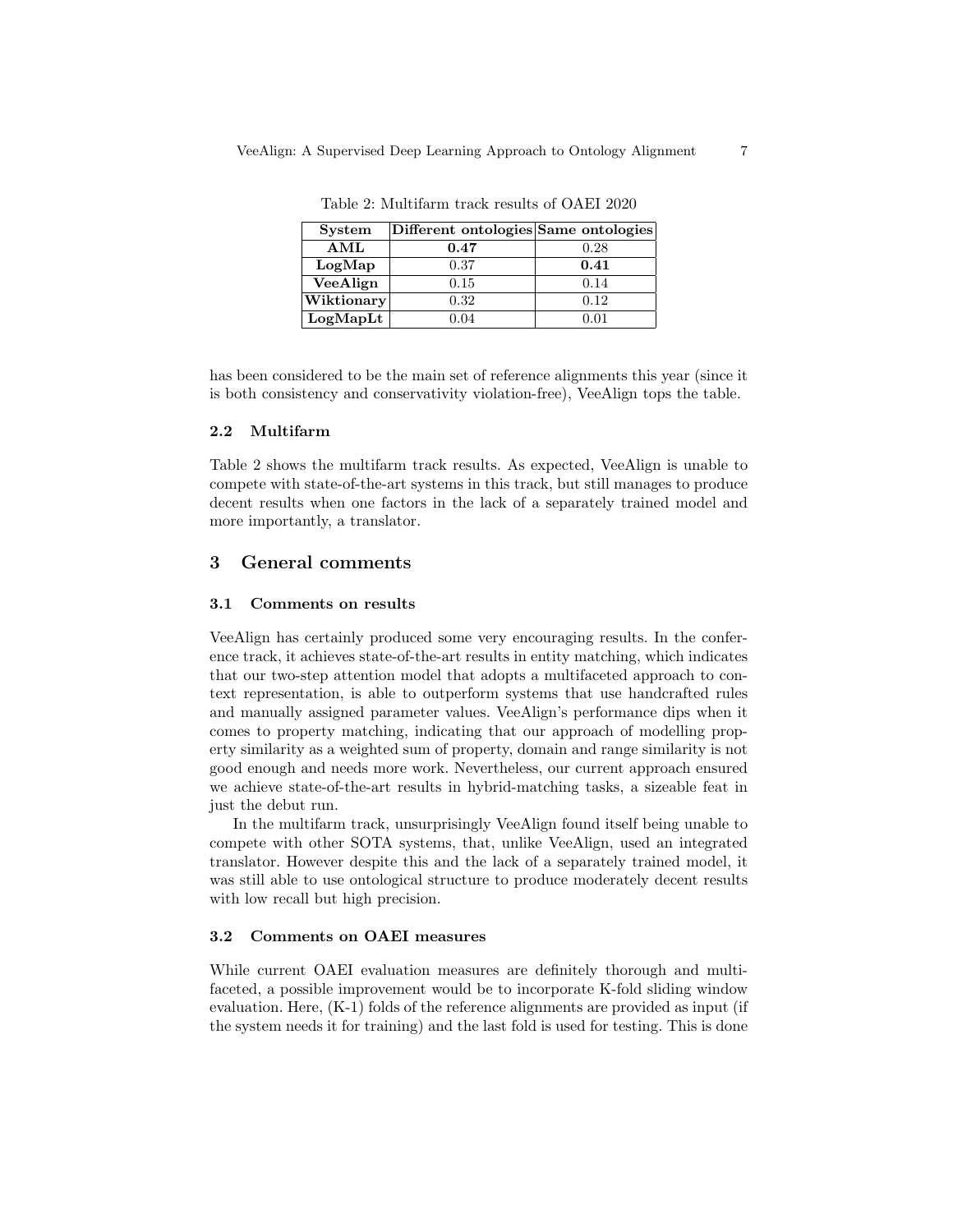#### 8 Iyer et al.

for every possible fold, and an average of the performance on each fold is taken to yield the final performance. This data split into K-folds can occur either at the ontology-pair level (possible in tracks where there are a large number of ontology pairs in the reference alignments, such as conference or multifarm tracks) or at the "concept-pair" level (possible in tracks where there are fewer number of ontology pairs, but the ontologies are larger in size). In case of the former, (K-1) folds of ontologies are provided for training and 1 fold for testing. In the conference track, for instance, which has 21 ontology pairs , if we take K=7, 6 folds (i.e 18 ontology pairs) are provided for training and the last fold (i.e 3 ontology pairs) are tested on. This is repeated for every 3 pairs of ontologies, and an average is taken.

In case of the latter, a "concept-pair" split could be achieved by taking a cartesian product of the concepts in both ontologies, splitting it into K folds, taking K-1 for training and in each test fold, the concept pairs which are part of the alignment output by a system can be marked as True, and the rest as False. The same can be done for the ground truth alignments, and the corresponding True Positives (TPs), False Positives (FPs) and True Negatives (TNs) can be calculated to yield precision, recall and F1-scores. When evaluating by "conceptpair" split, the input for non-supervised systems remains the same, and is still the entirety of the ontology. For supervised systems, it would be the (K-1) folds of concept pairs, with pairs present in reference alignments being marked as True and the rest as False. Such a file could be dynamically created and input to the system. However, while evaluating the alignments generated by each system, the procedure remains the same, i.e calculating TPs, FPs and TNs on the last fold.

Both of these proposed methods of evaluation are in compliance with OAEI rules, and the training and testing data are clearly separated (removing any chance of over-fitting) and an average is taken to remove any chance of bias. Moreover, K-fold sliding window evaluation is widely accepted in the AI community as a fair mode of evaluation. Going ahead, these measures would give supervised systems a fair chance to compete against systems that use handcrafted rules, would encourage more DL-based systems in the future and thus allow Deep Learning to thrive in Ontology Alignment as well.

## 4 Conclusion & Future Work

As part of OAEI 2020, we introduced VeeAlign, an Ontology Alignment that uses a supervised Deep Learning approach to discover alignments. In particular, it uses a two-step model of attention combined with multi-facted context representation to produce contextualized representations of concepts, which aids alignment based on semantic and structural properties of an ontology. VeeAlign achieves state-of-the-art results in Conference track beating AML, LogMap and other mature systems in just its debut run, which is certainly encouraging and indicative of the validity and effectiveness of our approach. In multifarm track, VeeAlign produces decent results using solely ontological structure. The results have high precision but low recall due to lack of incorporation of a translator,